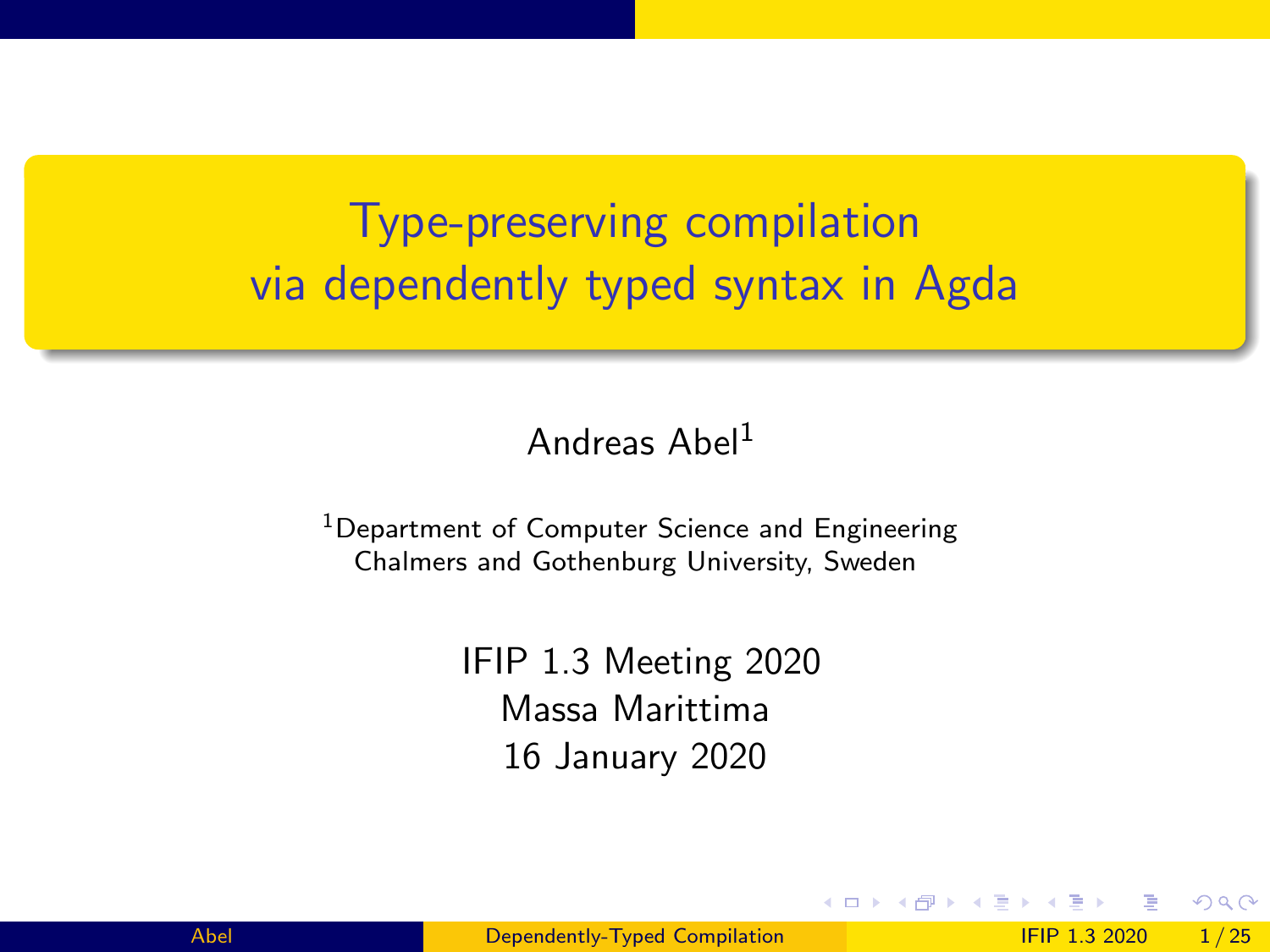#### <span id="page-1-0"></span>Verified Compilation

- Tony Hoare's Grand Challenge: Verified compilation.
- CompCert for the masses?
- Full verification may be too expensive ( $> 90\%$  of impl. effort).
- Sweet spot: lots of confidence for little verification.
- Compiler be a total function.

 $QQQ$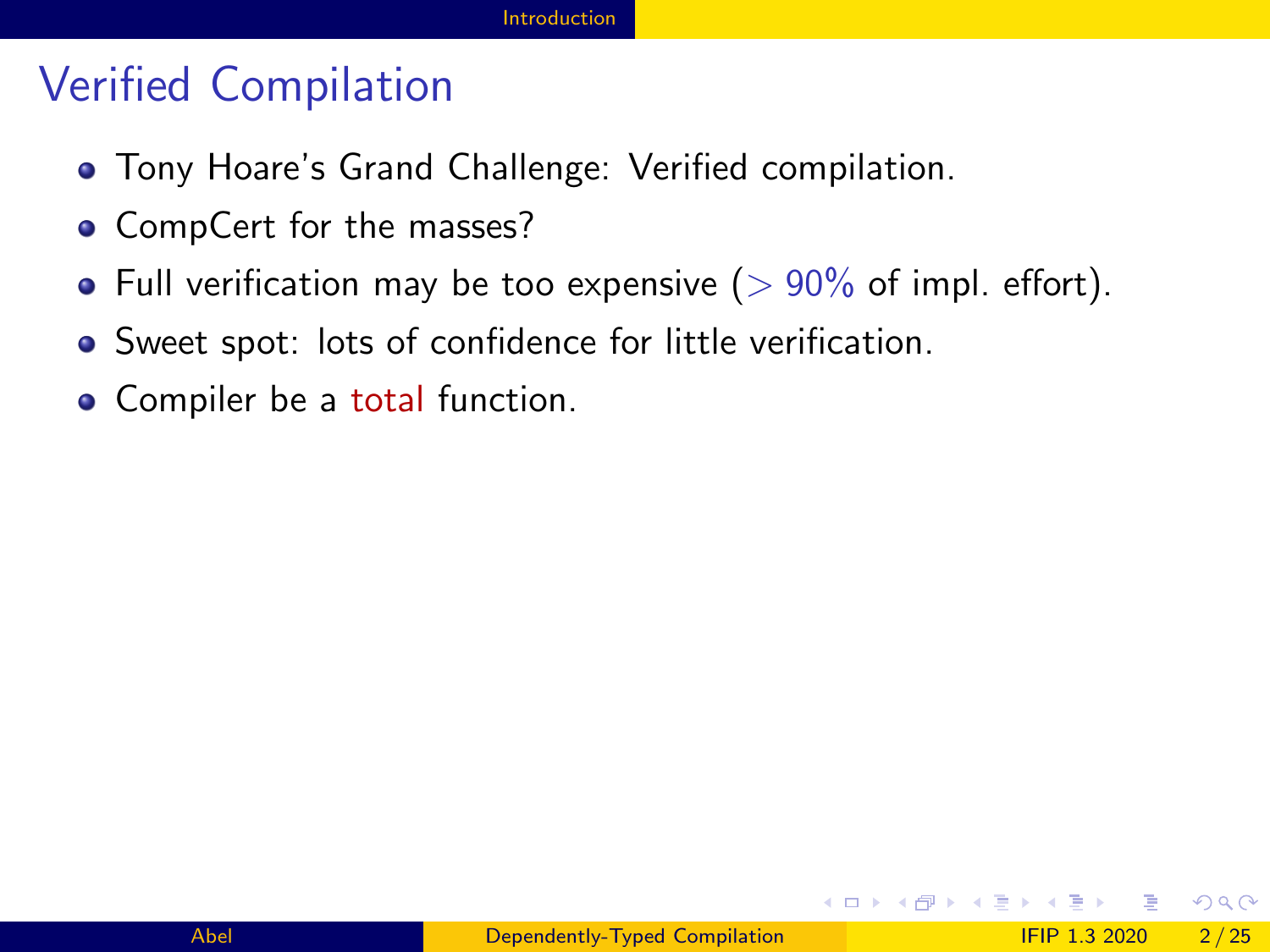## Verifying Type-Safety

- Robin Milner: *Well-typed programs do not go wrong.*
- Types checked by compiler front-end.
- **•** Goal: preserve properties through back-end.
	- Type safety.
	- "Execution safety": No illegal jumps.
- Typed machine language (e.g. LLVM).

 $\Omega$ 

イロト イ押ト イヨト イヨト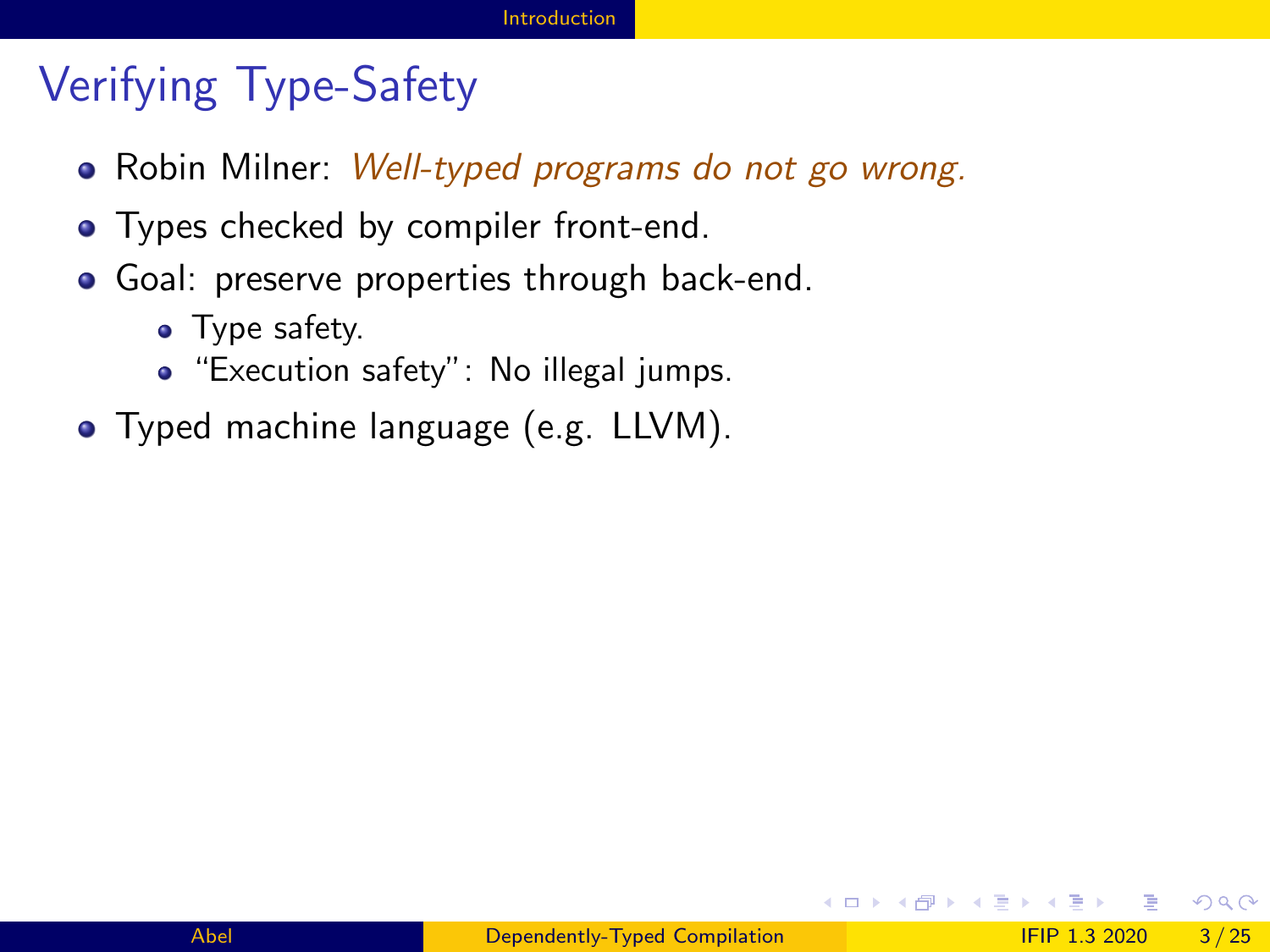#### Method

- Implement compiler in a dependently-typed programming language.
- Represent well-typed syntax as indexed data types.
- Type-correct compilation enforced by indexing discipline.
- Employ algebraic structures (categories, functors, ...) and algebraic presentations of graphs  $\rightarrow$  systems modelling.

 $\Omega$ 

イロト イ押 トイヨト イヨト ニヨ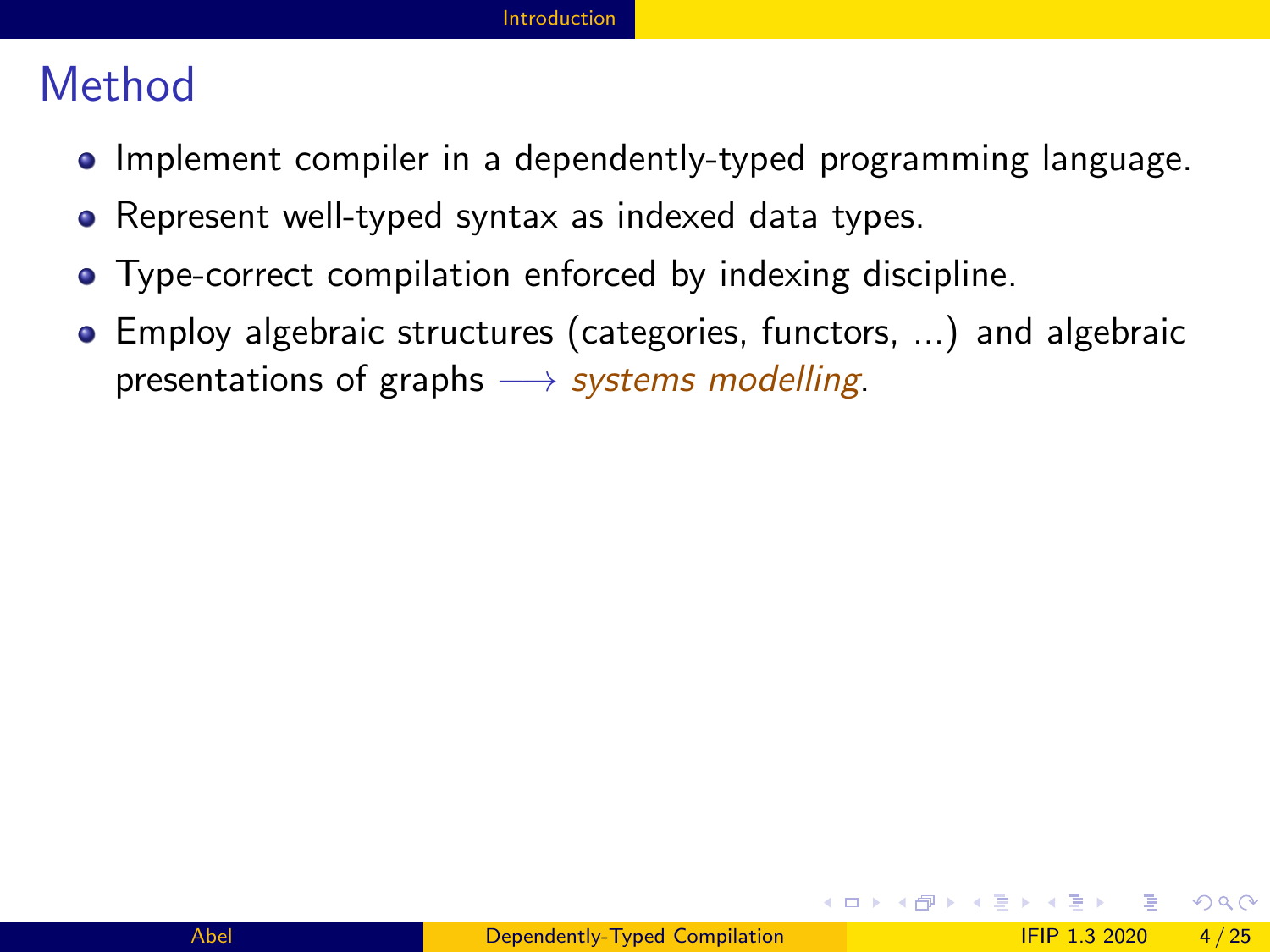## Intrinsically well-typed syntax

| object language                | meta language                        |  |  |
|--------------------------------|--------------------------------------|--|--|
| untyped                        | simply typed                         |  |  |
| e.g.: syntax trees             | e.g.: (C, Java), Scala, ML, Haskell, |  |  |
| simply typed                   | dependently typed                    |  |  |
| e.g.: $\lambda$ -calculus, C-- | e.g.: Agda, Coq, Idris, Lean,        |  |  |
| dependently typed              | dependently typed                    |  |  |

 $298$ 

イロト イ部 トイモ トイモト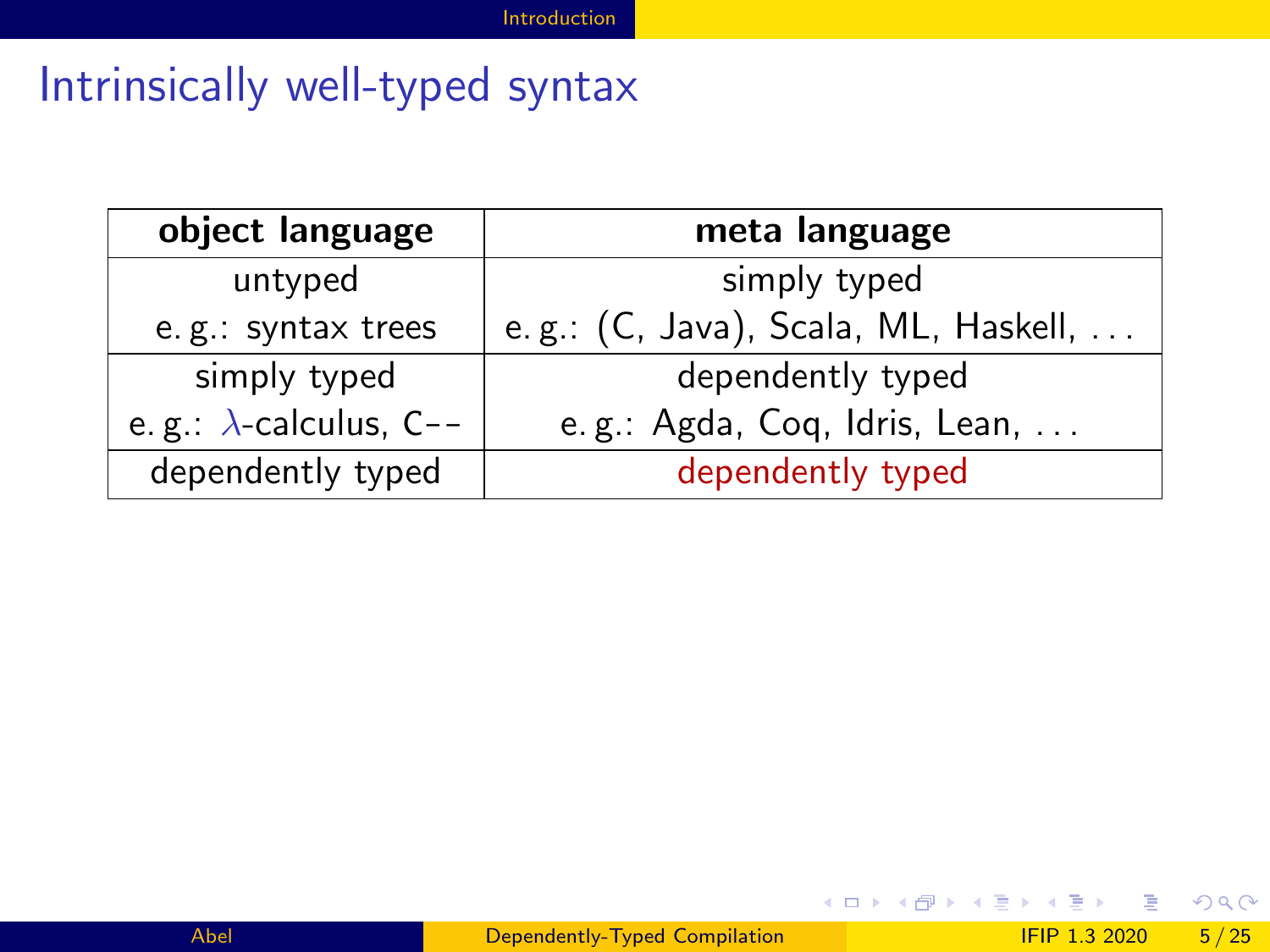## <span id="page-5-0"></span>Pipeline



造

 $298$ 

イロト イ押ト イヨト イヨ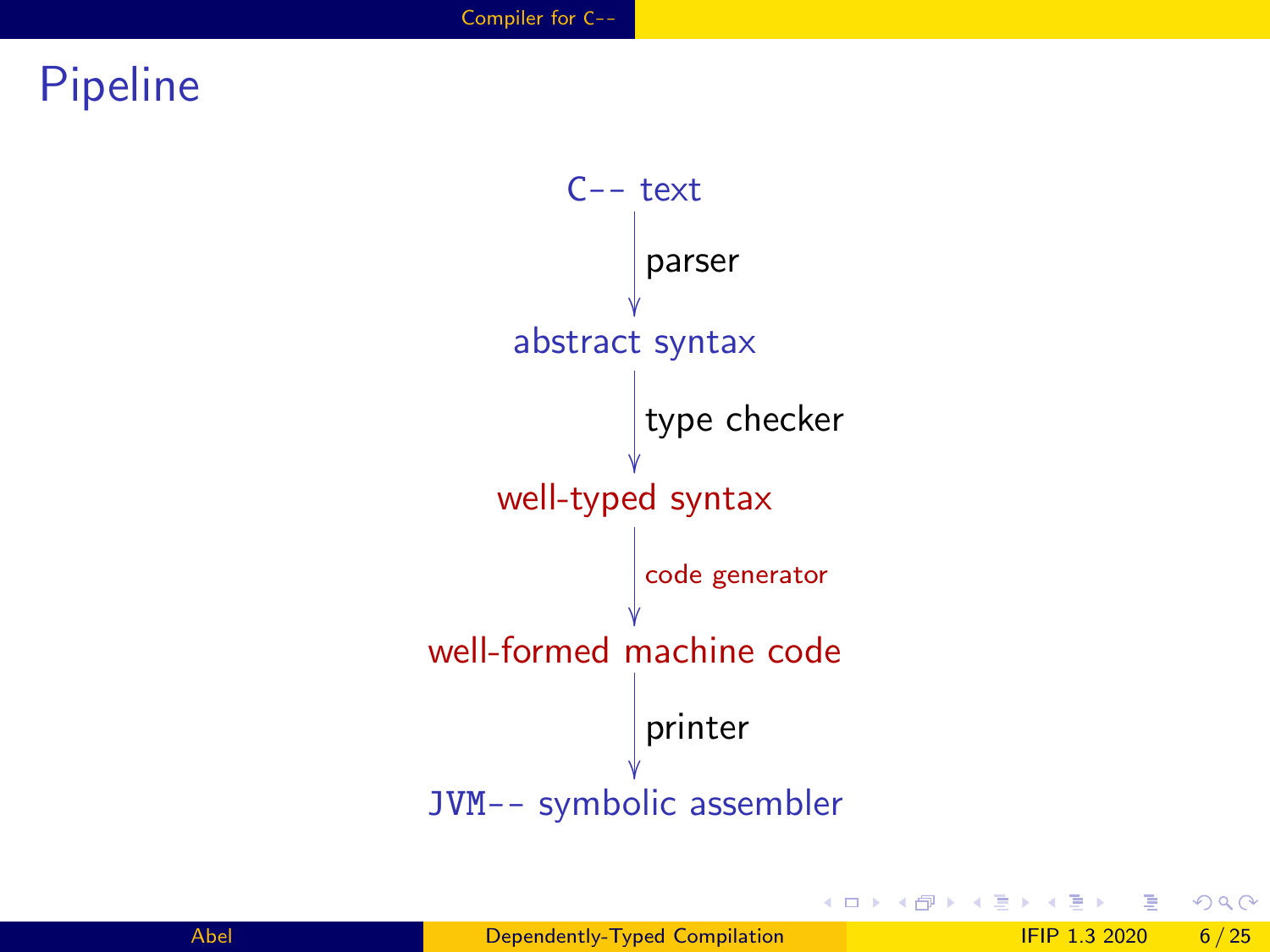```
C-- by example
```

```
// Does p divide q?
bool divides (int p, int q) {
  return (q / p) * p == q;}
```

```
// Is p prime?
bool prime (int p) {
  if (p \leq 2) return p == 2;
  else {
    int q = 3;
    while (a * a \leq p)if (divides(q,p)) return false;
      else q = q + 2;
  }
  return true;
}
```
 $\Omega$ 

 $\left\{ \left( \left| \mathbf{q} \right| \right) \in \mathbb{R} \right\} \times \left\{ \left| \mathbf{q} \right| \right\} \times \left\{ \left| \mathbf{q} \right| \right\}$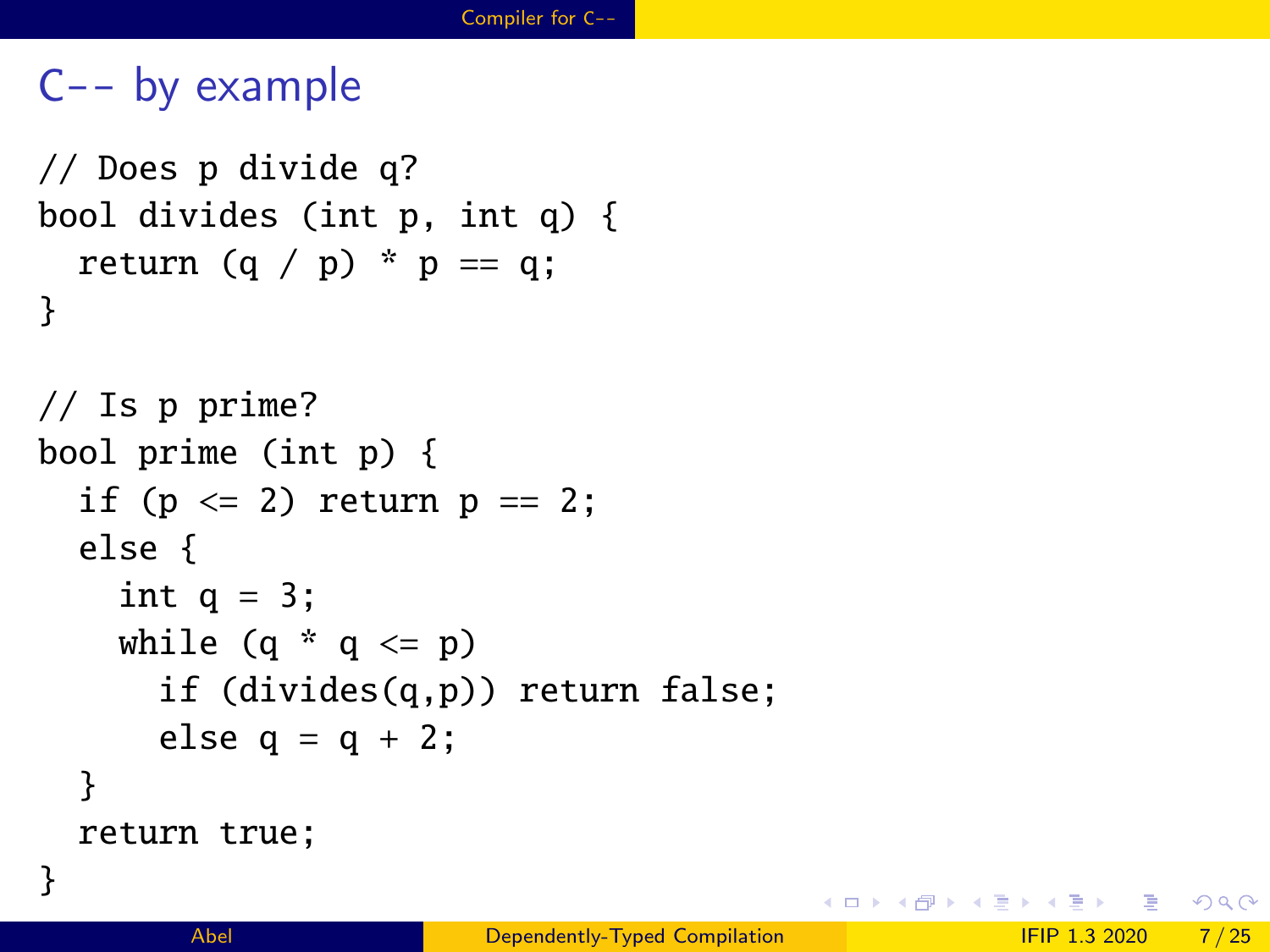### C-- language elements

- **•** Hierarchical:
	- function definitions contain statements,
	- statements contain expressions.
- Types:  $Ty = \{int, double, bool, void\}$ .
- Variables (function parameters, local variables) are *scoped*.
- Some statements declare new variables (int  $q = 3$ ;).
- Control structures: if, while, return.

 $200$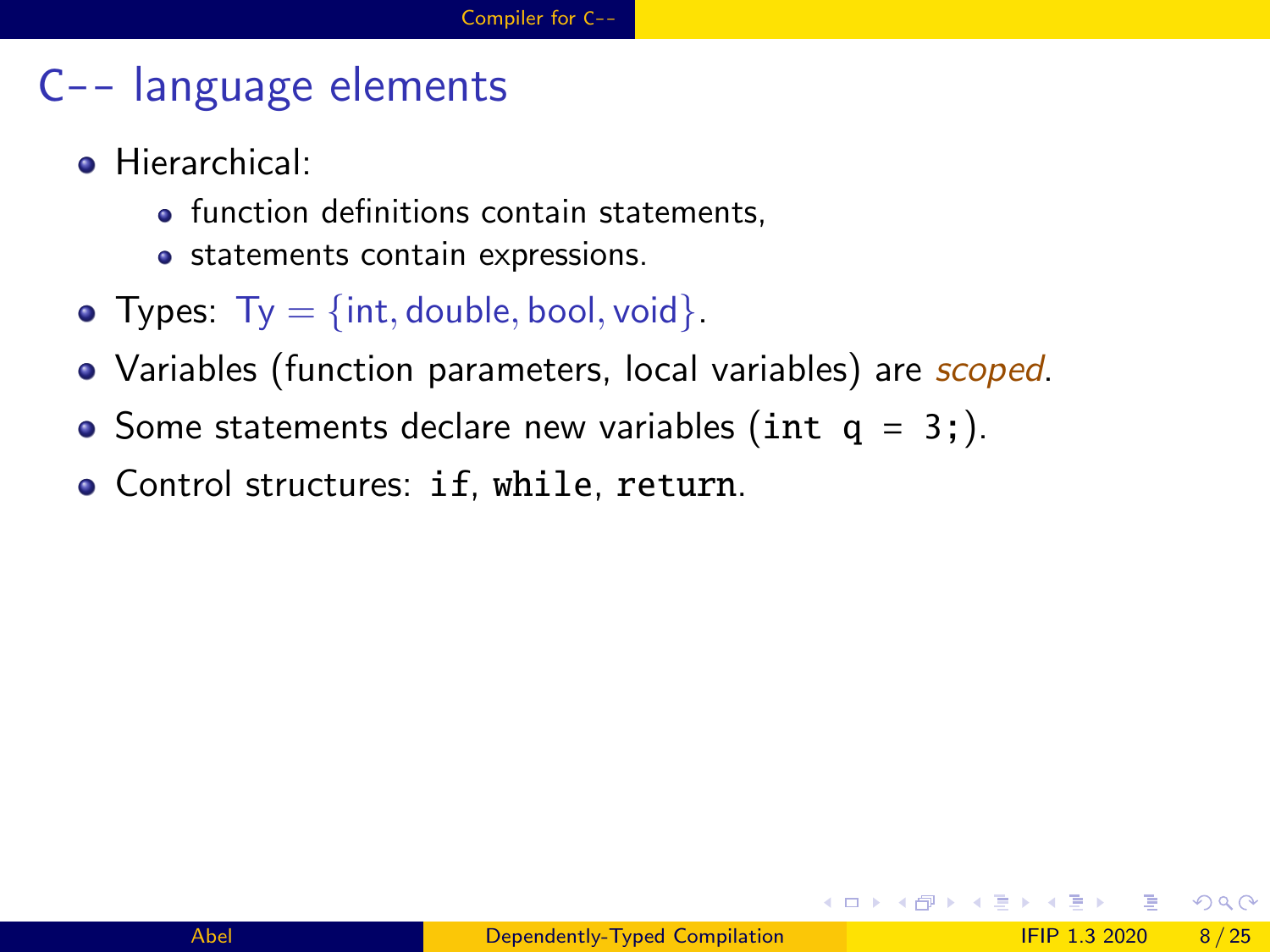## <span id="page-8-0"></span>Typing contexts

- **Scoping is managed by typing contexts Γ, snoc-lists of types.**
- Example list  $int^2 = [int, int]$ :

#### ε.int.int

• Category Cxt:

- Objects: typing contexts Γ.
- Morphisms  $\Gamma \subseteq \Delta$  are ways in which  $\Gamma$  is a sublist of  $\Delta$ .

$$
\mathsf{skip} \; \frac{\mathsf{as} \; \subseteq \mathsf{bs}}{\mathsf{as} \; \subseteq (\mathsf{bs}.\mathsf{b})} \qquad \mathsf{keep} \; \frac{\mathsf{as} \; \subseteq \mathsf{bs}}{(\mathsf{as}.\mathsf{a}) \; \subseteq (\mathsf{bs}.\mathsf{a})} \qquad \mathsf{done} \; \frac{\mathsf{a}}{\varepsilon \; \subseteq \; \varepsilon}
$$

Variables (de Bruijn indexes) pick a type from a context.

 $Var<sub>t</sub> Γ  $\cong$  ( [t]  $\subset$  Γ)$ 

- Quiz:
	- $\textbf{1}$  How many morphisms in int $^2 \subseteq \text{int}^5?$
	- 2 How many morphisms in  $\mathsf{int}^k \subseteq \mathsf{int}^n$ ?

 $\Omega$ 

 $4$  ロ }  $4$   $\overline{m}$  }  $4$   $\overline{m}$  }  $4$   $\overline{m}$  }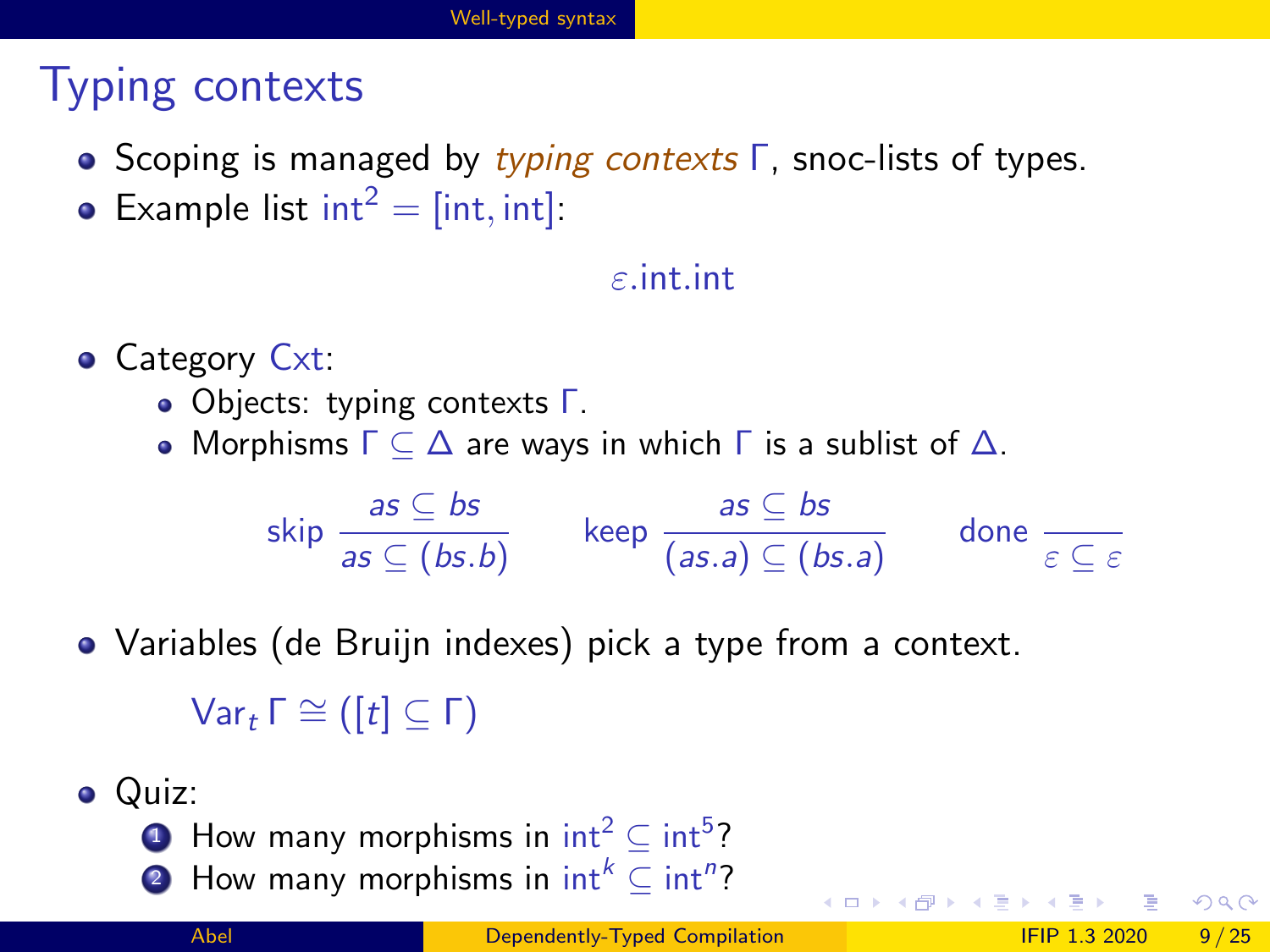Cxt has only weak push-outs



Ξ

**∢ ロ ▶ - ∢ 母 ▶ - ∢ ヨ** 

 $299$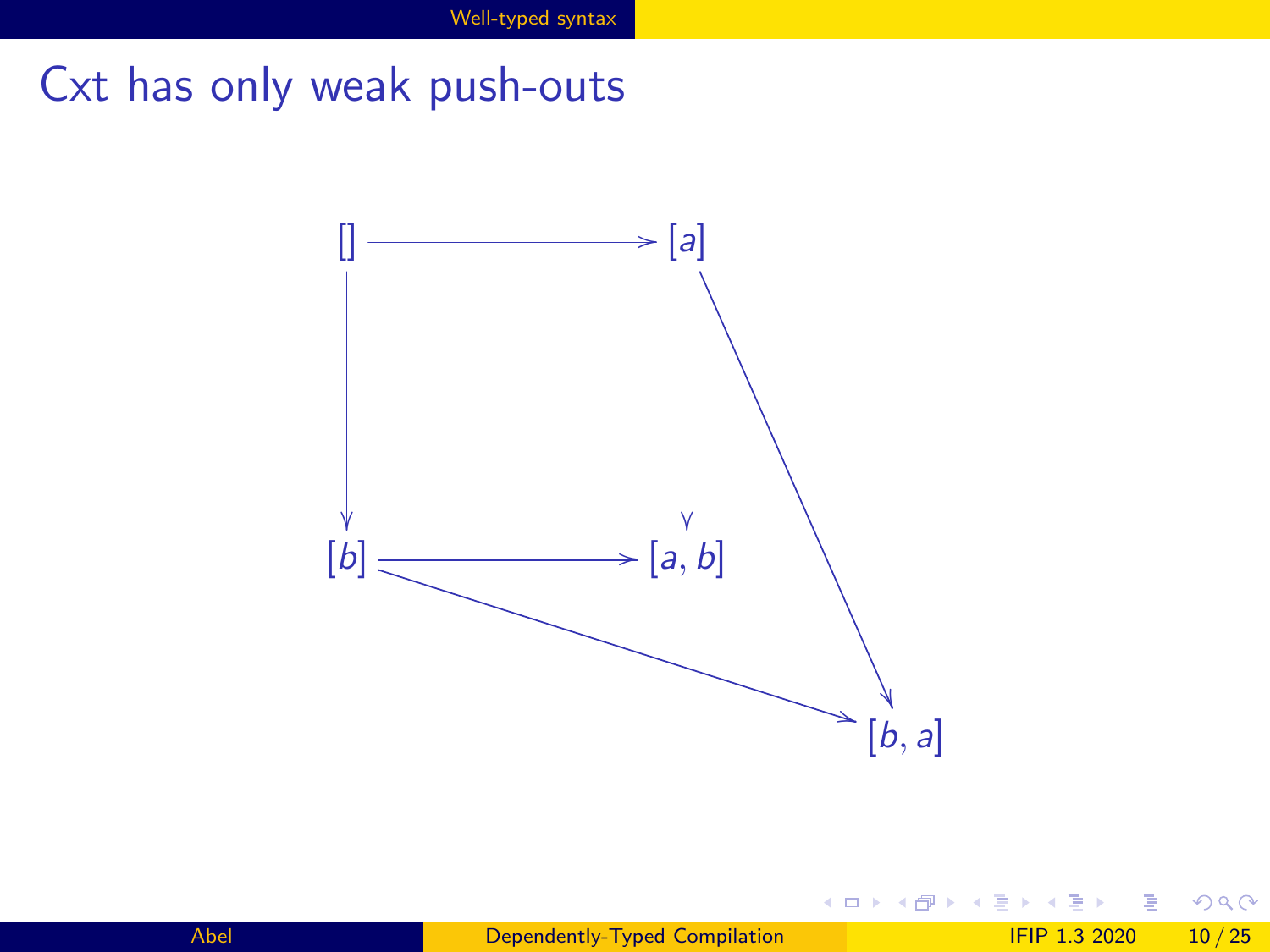## Well-typed syntax

- $\bullet$  Var<sub>t</sub>  $\Gamma$  variables of type t
- $\bullet$  Exp<sub>t</sub>  $\Gamma$  expressions of type t
- $\textsf{Stm}_r \Gamma \Gamma'$  statements
	- $\bullet$  r: return type of function
	- Γ: context before statement
	- $Γ' = Γ.Δ$ : context after
- Stms, ΓΓ' statement sequences: free category over Stm.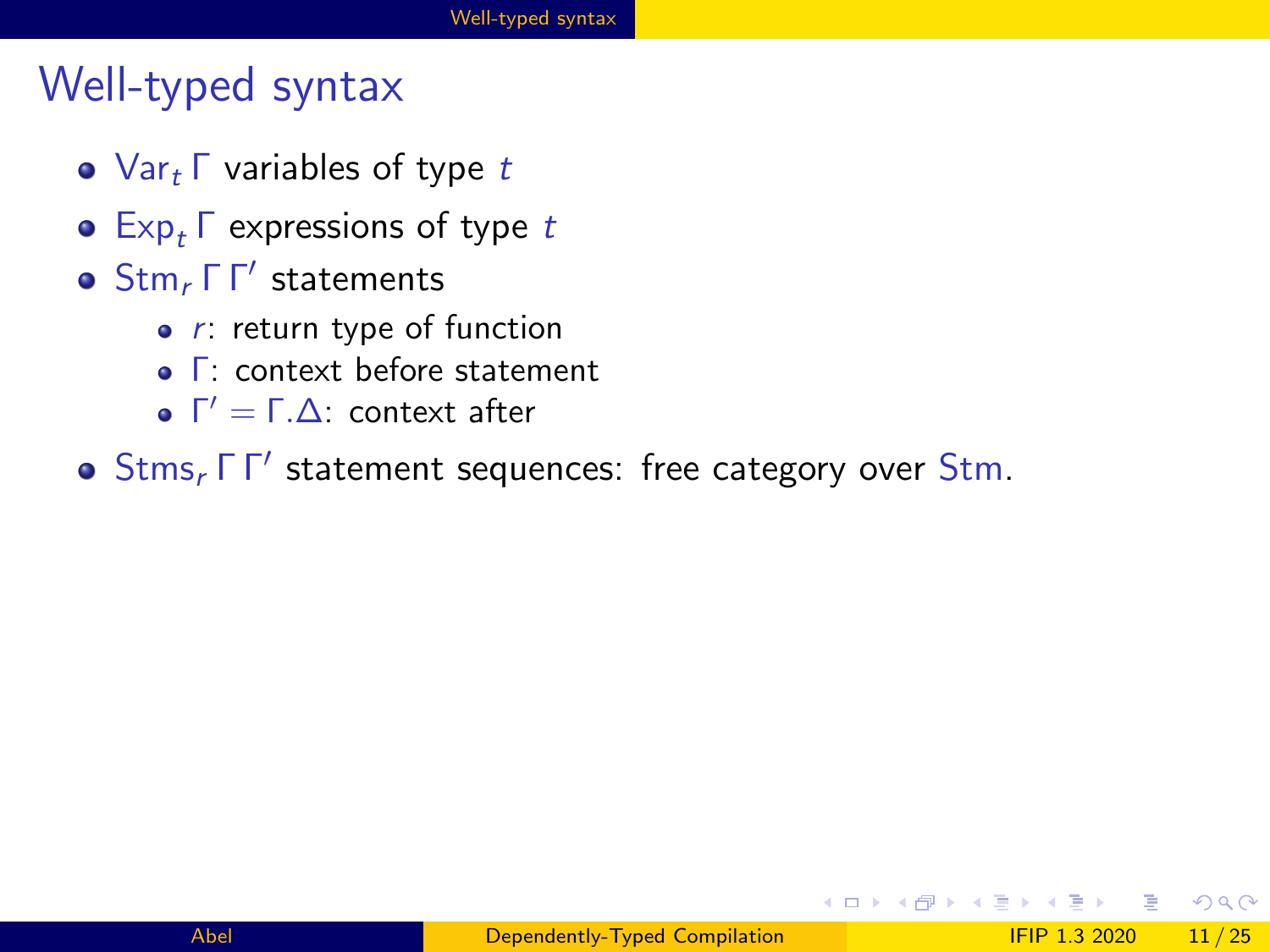## **Expressions**

- $\mathsf{Exp}_t : \mathsf{Cxt} \to \mathsf{Set}$  functor
- maps hom  $\eta : \Gamma \subseteq \Delta$  to weakening  $[\eta] : \text{Exp}_r \Gamma \to \text{Exp}_r \Delta$
- constructors

| lit. | $\left(\mathsf{v}:\mathsf{Val}_t\right)$                                      | $\rightarrow$ Exp, $\Gamma$ |
|------|-------------------------------------------------------------------------------|-----------------------------|
| var  | $\therefore$ $(x : Var_t \Gamma)$                                             | $\rightarrow$ Exp, $\Gamma$ |
|      | arith : $(op: ArithOp t) (e_1 e_2 : Exp_t \Gamma) \rightarrow Exp_t \Gamma$   |                             |
|      | cmp : $(op: CompOp t) (e_1 e_2 : Exp_t \Gamma) \rightarrow Exp_{bool} \Gamma$ |                             |

K ロ ▶ K 個 ▶ K 로 ▶ K 로 ▶ - 로 - K 9 Q @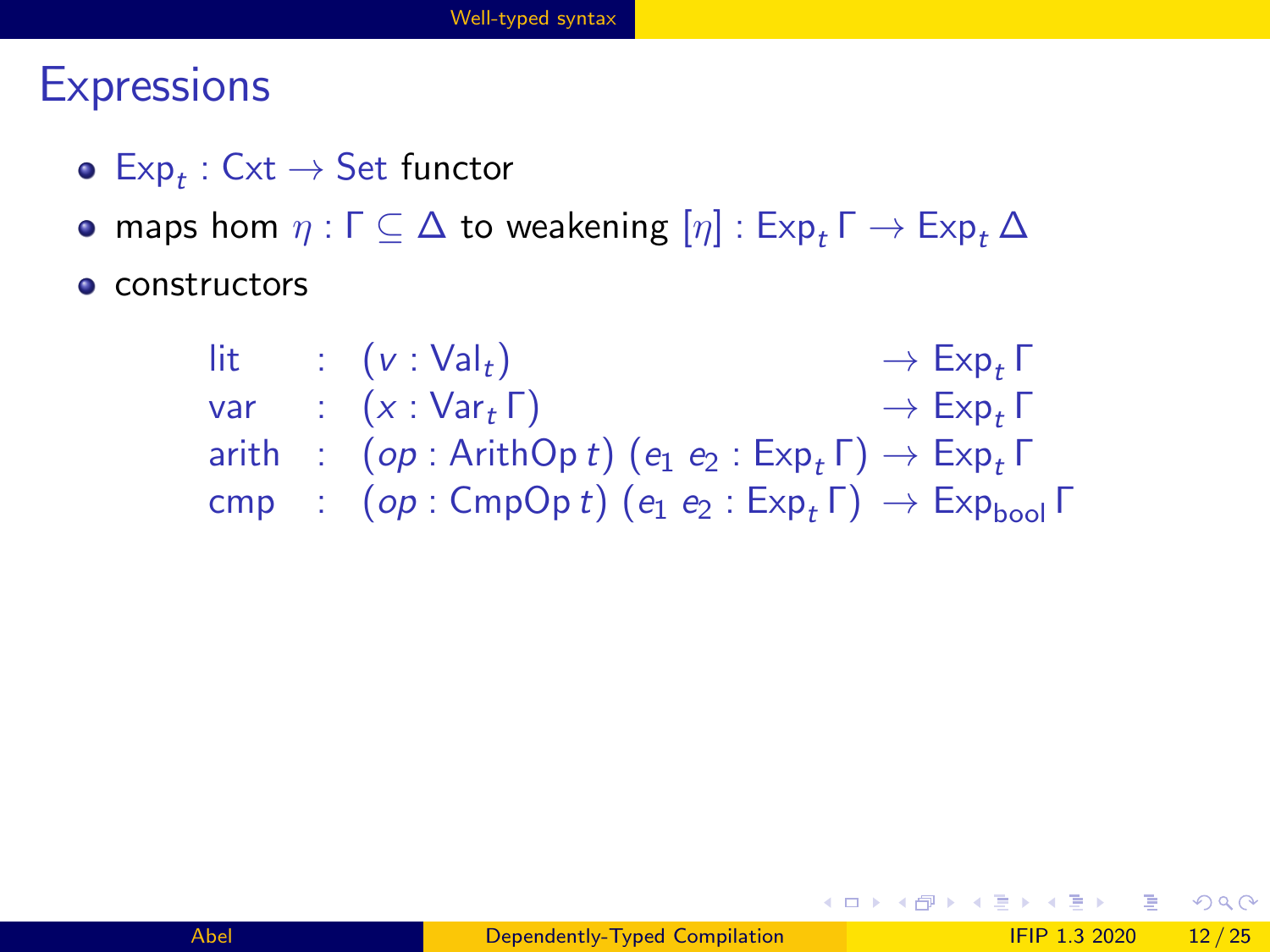#### **Statements**

```
assign : (x : Var_t \Gamma) (e : Exp_t \Gamma) \longrightarrow Stm_t \Gamma \Gammadecl : (t : Ty) \rightarrow Stm<sub>r</sub> \Gamma(\Gamma.t)return : (e : Exp_r \Gamma) \rightarrow Stm_r \Gamma \Gammawhile : (e : Exp_{bool} \Gamma) (s : Stm, \Gamma \Gamma')
                                                                    \rightarrow Stm, Γ Γ
if : (e : Exp_{bool} \Gamma) (s_1 : Sim_r \Gamma \Gamma_1) (s_2 : Sim_r \Gamma \Gamma_2) \rightarrow Sim_r \Gamma \Gamma
```
 $\Omega$ 

イロト イ押 トイヨ トイヨ トーヨ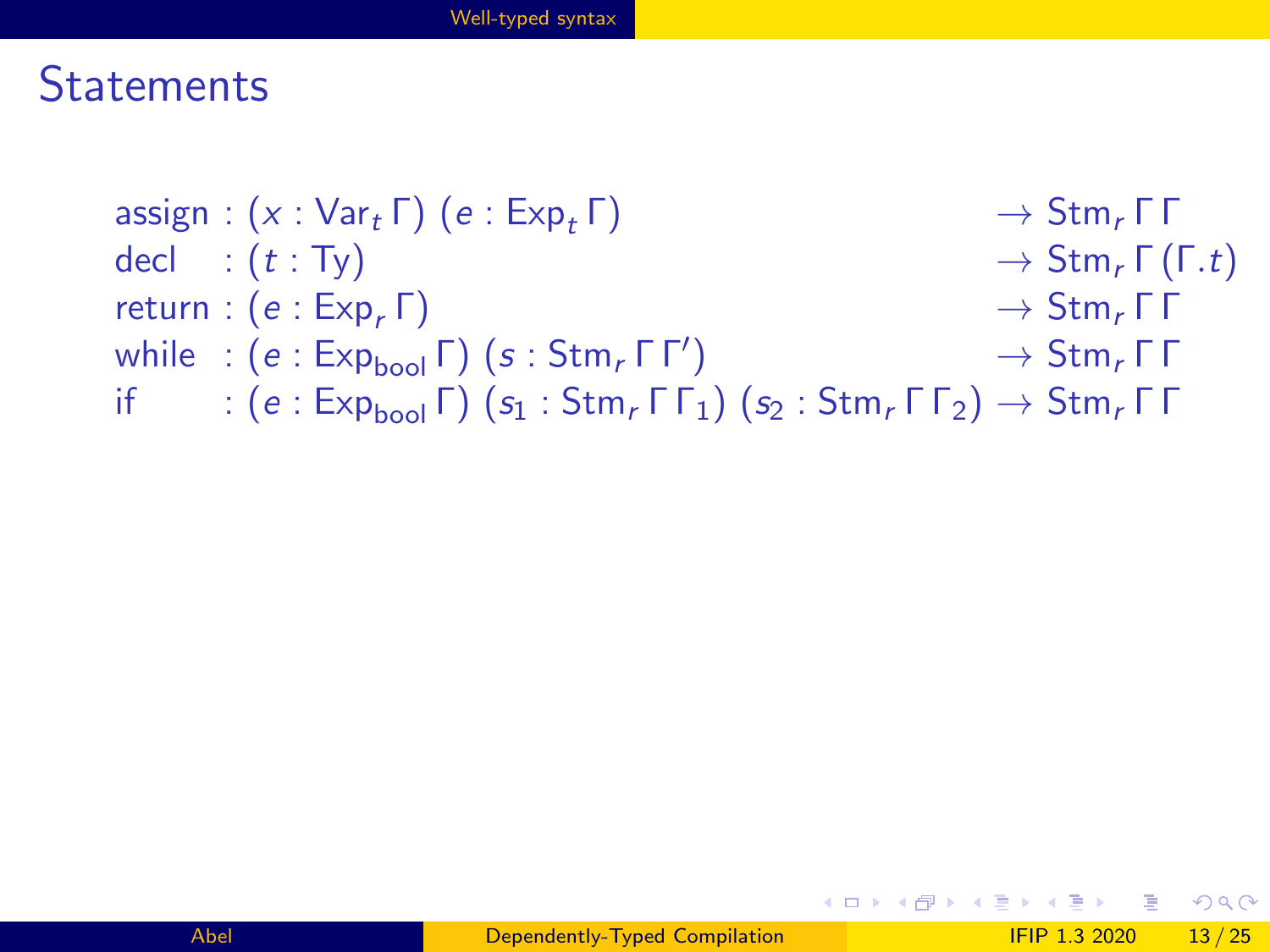## <span id="page-13-0"></span>Java Virtual Machine (JVM)

- no registers
- stack for evaluating expressions
- local variable store (incl. function parameters)
- (heap for objects)
- **•** method call handling behind the scenes

4 D F

**<母 > <目**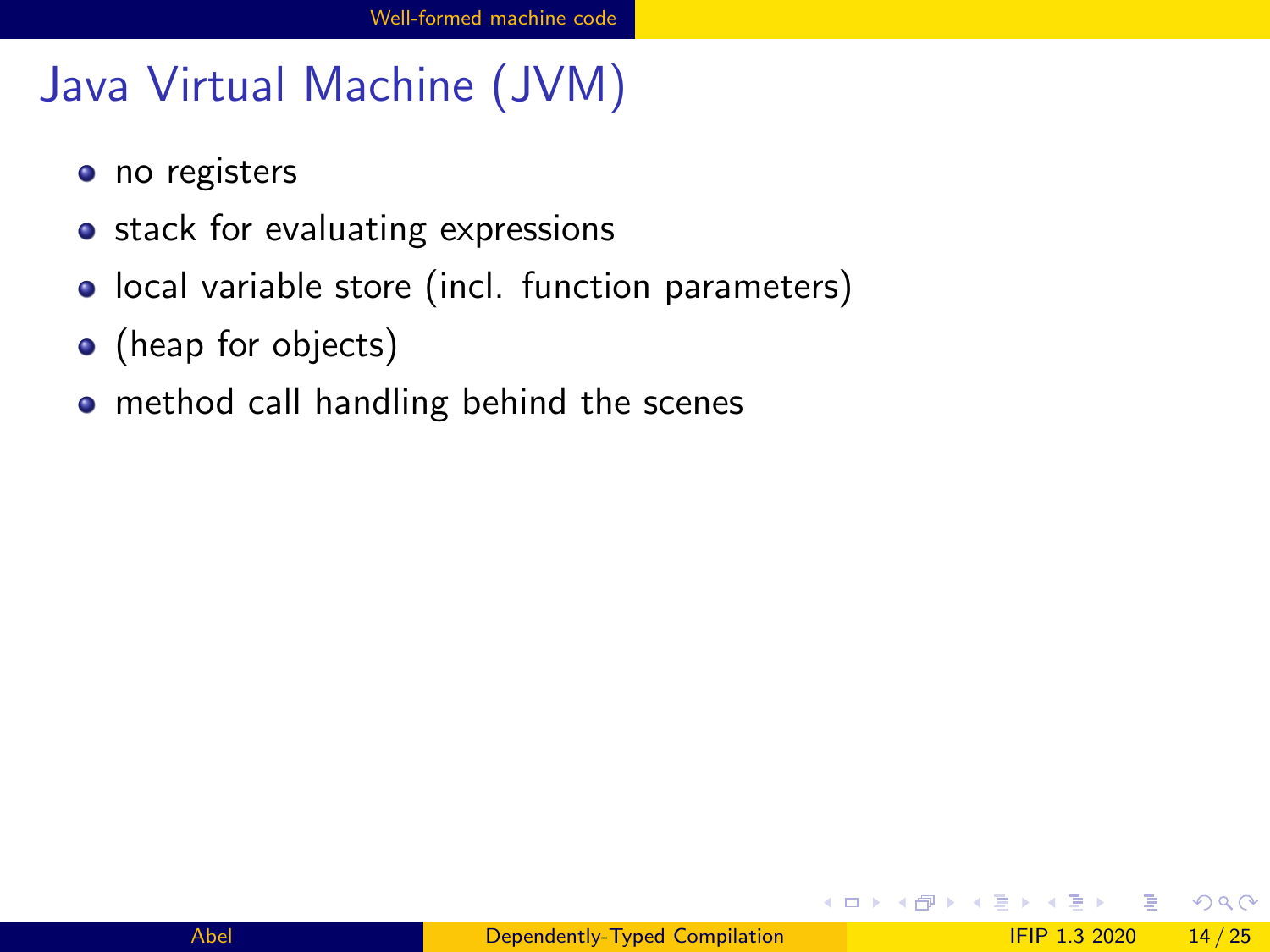# Java Virtual Machine (JVM) example

 $\ddot{\phantom{a}}$ 

| $C - -$                                       |                               | Jasmin (symbolic JVM)                              |                      |       |
|-----------------------------------------------|-------------------------------|----------------------------------------------------|----------------------|-------|
| bool divides<br>(int p, int q)<br>ſ<br>return |                               | .method divides(II)I<br>iload_1<br>iload 0<br>idiv | ;; q<br>;; p         |       |
| $(q / p) * p == q;$<br>}                      |                               | iload 0<br>imul                                    | ;; p                 |       |
|                                               |                               | iload 1<br>if_icmpeq L_true                        | ;; q                 |       |
|                                               |                               | iconst 0<br>goto L_done                            | ;; false             |       |
|                                               |                               | L_true: iconst_1<br>L_done: ireturn                | ;; true              |       |
|                                               | .end method                   |                                                    | メロメメ 倒 メメ きょくきょうきつ   | 200   |
| Abel                                          | Dependently-Typed Compilation |                                                    | <b>IFIP 1.3 2020</b> | 15/25 |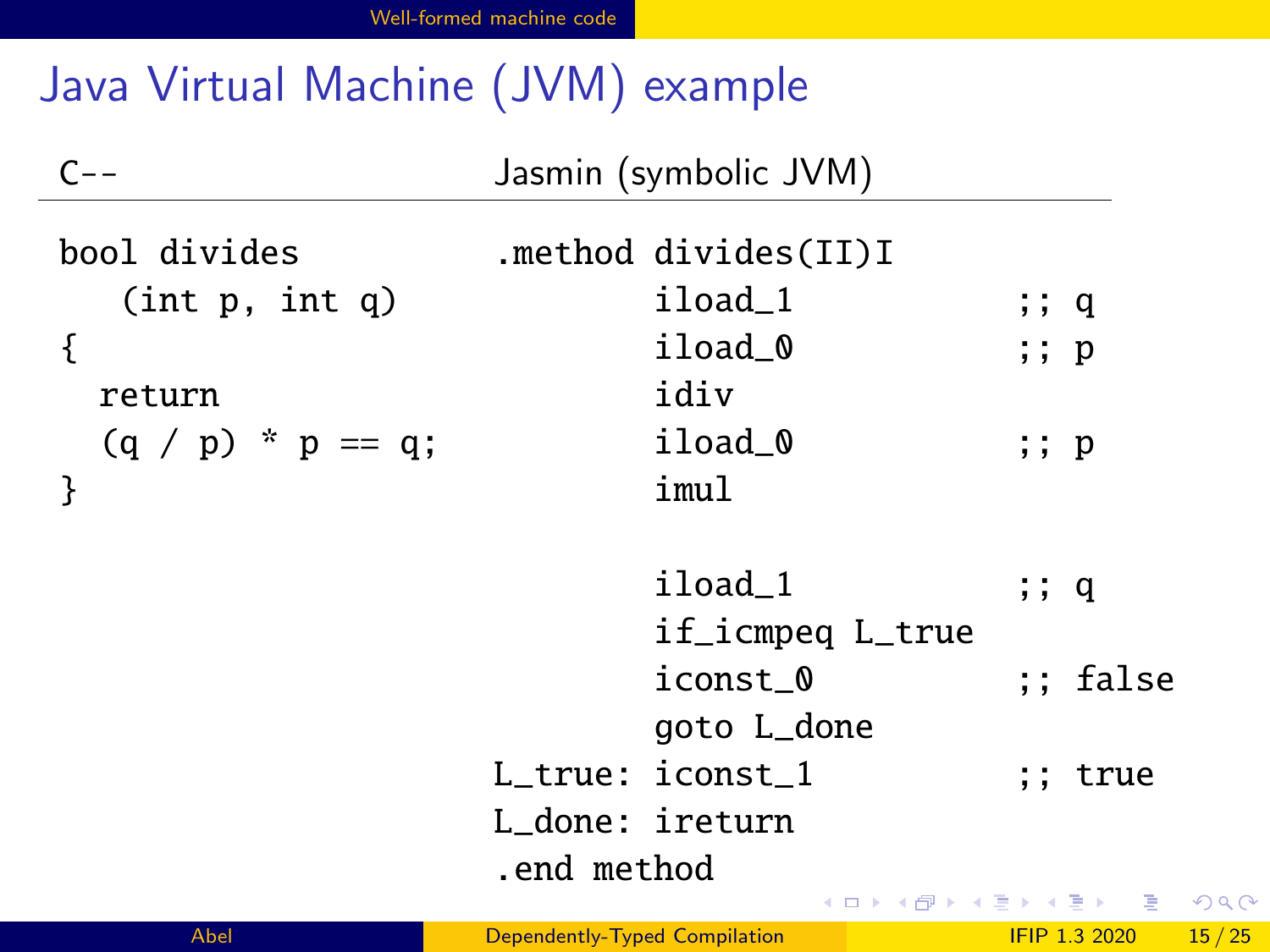## Evaluation Stack

- JVM has local stack for evaluation of expressions.
- Stack type  $ST = List Ty$
- $\bullet$  Stack instruction  $\text{S} \mathsf{I}_\Gamma \Phi \Phi'$ 
	- Γ : Cxt local variable store typing
	- $\bullet$   $\Phi$  : ST stack typing before instruction
	- Φ 0 : ST stack typing after
- Constructors:

| Idc   | : $(i : \text{Val}_{int})$                                               | $\rightarrow \text{SI}_{\Gamma} \Phi$     | $(\Phi.int)$ |
|-------|--------------------------------------------------------------------------|-------------------------------------------|--------------|
| load  | : $(x : \text{Var}_{t} \Gamma)$                                          | $\rightarrow \text{SI}_{\Gamma} \Phi$     | $(\Phi.t)$   |
| store | : $(x : \text{Var}_{t} \Gamma)$                                          | $\rightarrow \text{SI}_{\Gamma} (\Phi.t)$ | $\Phi$       |
| arith | : $(op : Arithmetic) \rightarrow \text{SI}_{\Gamma} (\Phi.t.t) (\Phi.t)$ |                                           |              |

Instruction sequences  $\textsf{SIS}_\Gamma \, \Phi \, \Phi'$ : free category over  $\textsf{SI}_\Gamma$ .

 $200$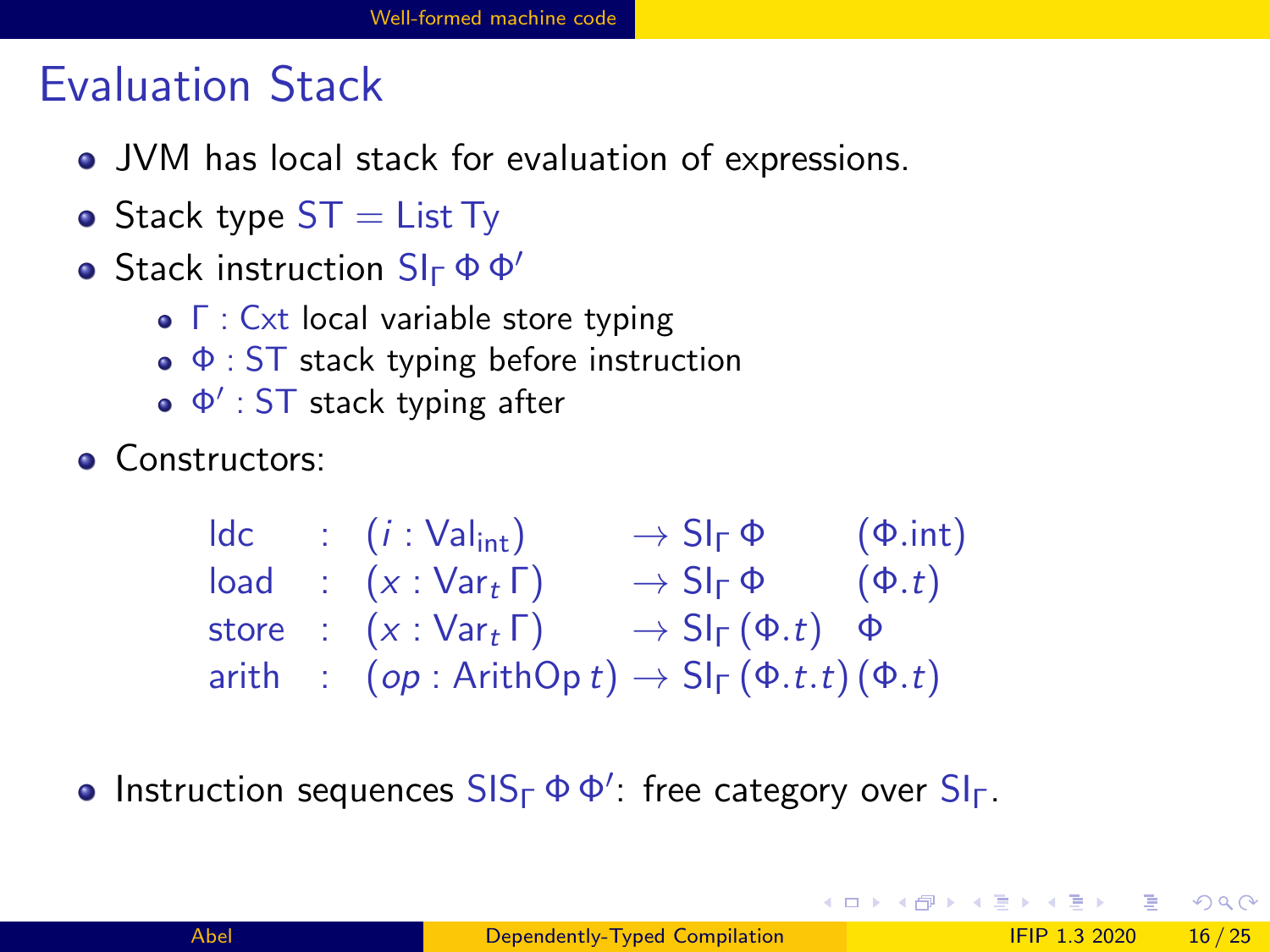## Variable typing administration

- Variable declarations decl  $t :$  Stm  $\Gamma(\Gamma, t)$  are NOPs.
- Needed in intrinsically typed machine language.

decl t:  $(\Gamma, \Phi) \rightarrow (\Gamma, t, \Phi)$ 

- Reconstruction in actual JVM by static analysis (bytecode verifier).
- Machine type  $MT = Cxt \times ST$ .

 $\Omega$ 

イロト イ何 トイヨト イヨト ニヨー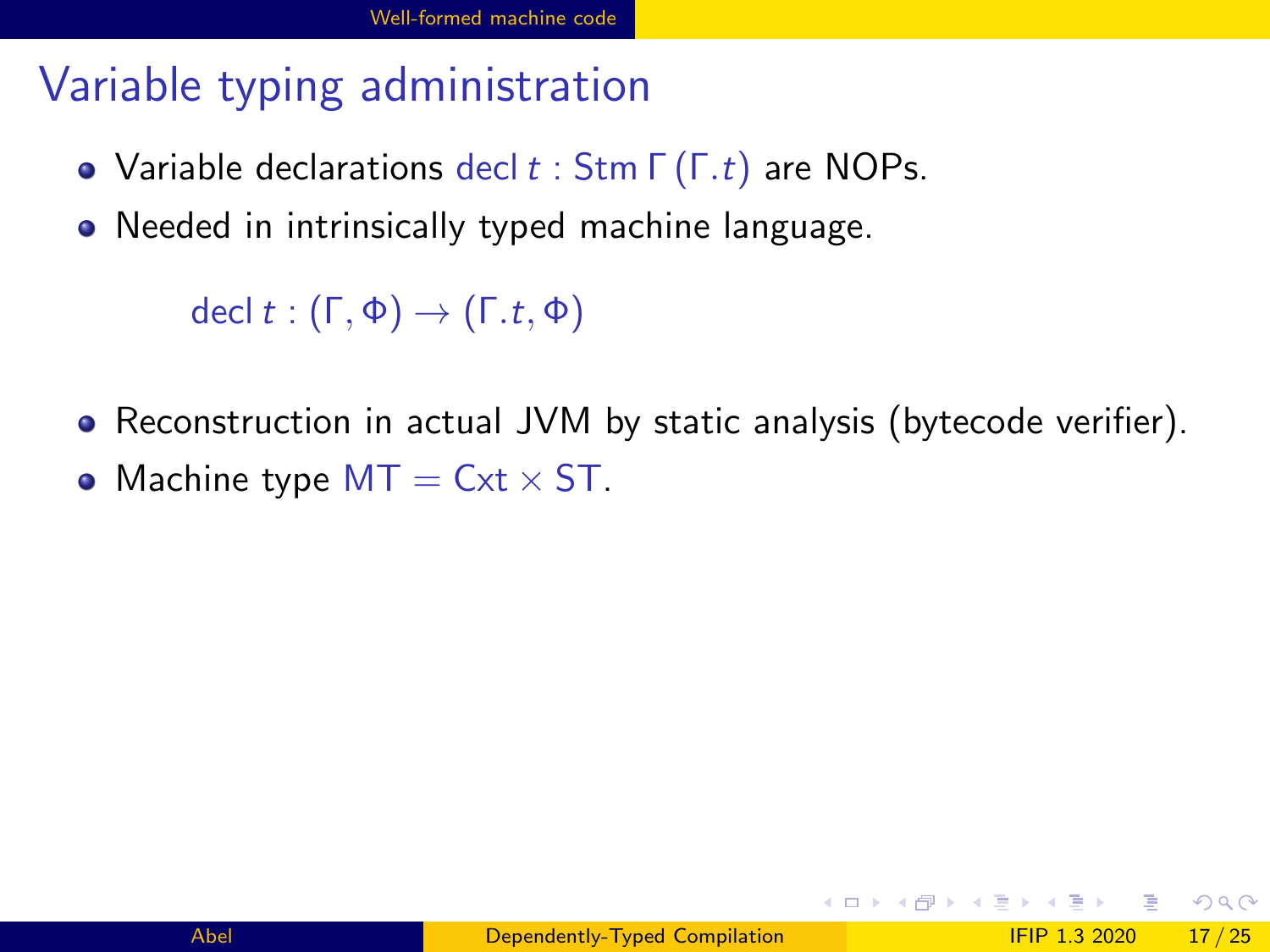#### Jumps can go wrong

• Bad jump:

|                                                |       | ;; Stack modification: |                      |                     |
|------------------------------------------------|-------|------------------------|----------------------|---------------------|
| if_icmpeq L_true ;; [int,int] $\rightarrow$ [] |       |                        |                      |                     |
| iconst_0                                       | ;; [] |                        |                      | $\rightarrow$ [int] |
| L true: istore 3                               |       | $;\;$ [int]            | $\rightarrow$ $\Box$ |                     |

- **•** Jump target needs to have same stack typing as source.
- Same for variable typing.
- Labels are typed by "before" machine type  $\Xi$  of target.
- $\bullet$  Label context Labels  $=$  List MT.
- A label is a de Bruijn index  $\ell$  : Label=  $\Lambda$ .

```
Label\equiv \Lambda \cong (\lceil \Xi \rceil \subseteq \Lambda)
```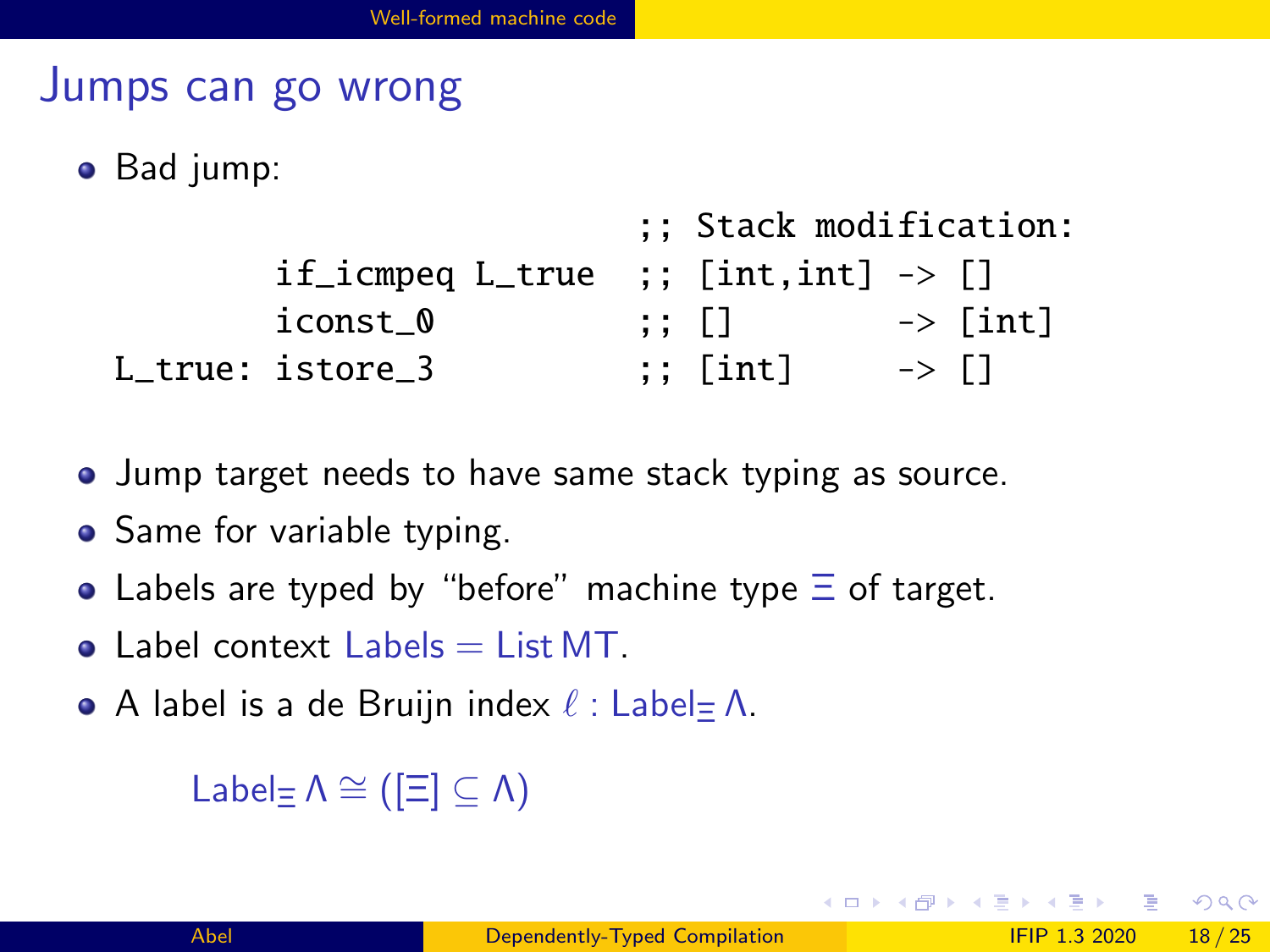#### Jump targets need to exist

- Semantics of a label is the code following it.
- **•** Each label needs to point to some code.
- Two types of labels:
	- Join points for branches of if are lets.
	- $\bullet$  Back jumps to repeat body of while are fixs.

4 D F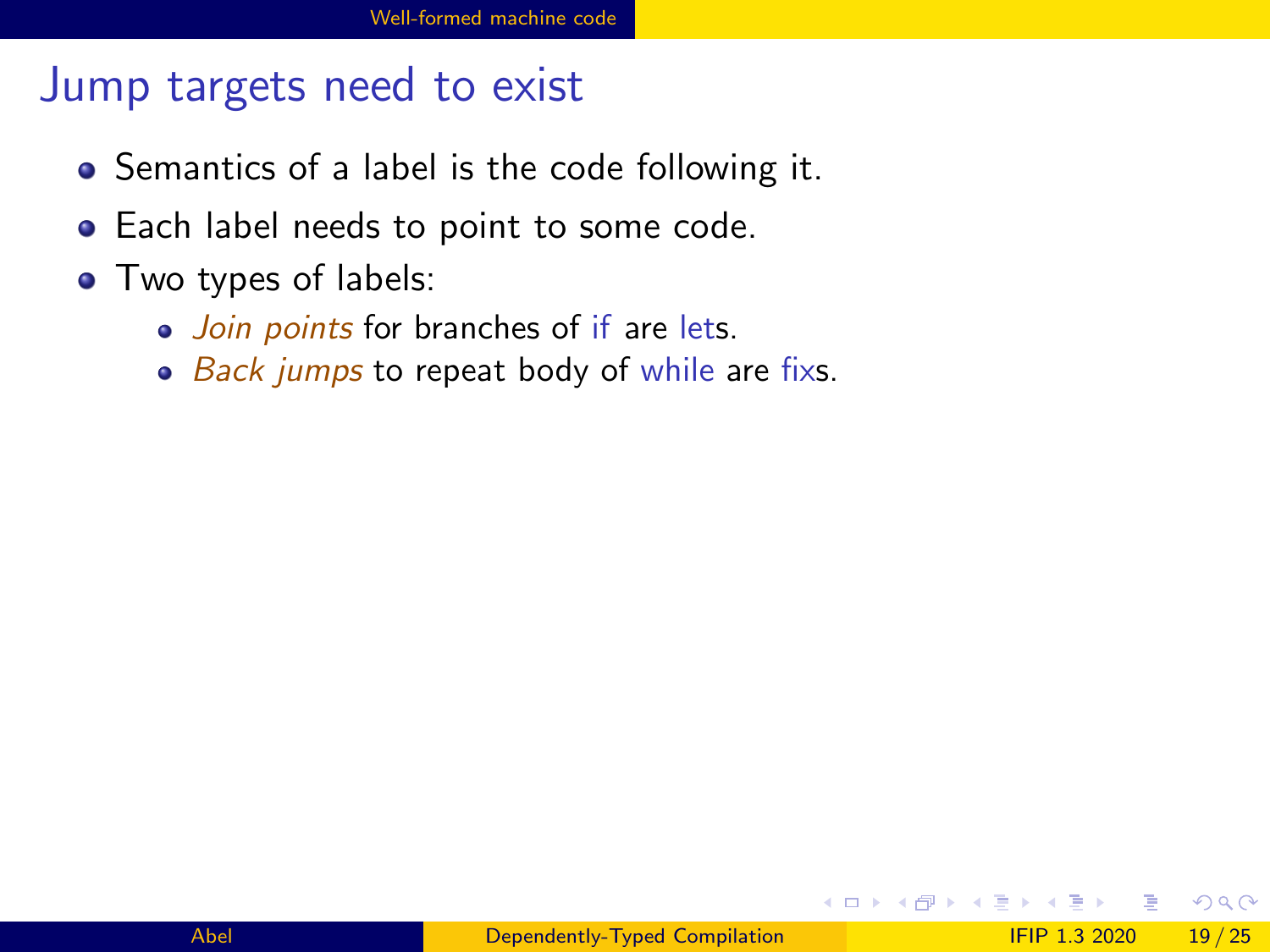#### Join points: let

```
[[ if (e) s1; else s2; s ]] =
```

```
let 1 = [[s]]11 = [[s1]]; goto 112 = [[s2]]; goto 1in [[e]]; branch l1 l2
```
KED KARD KED KED E LORO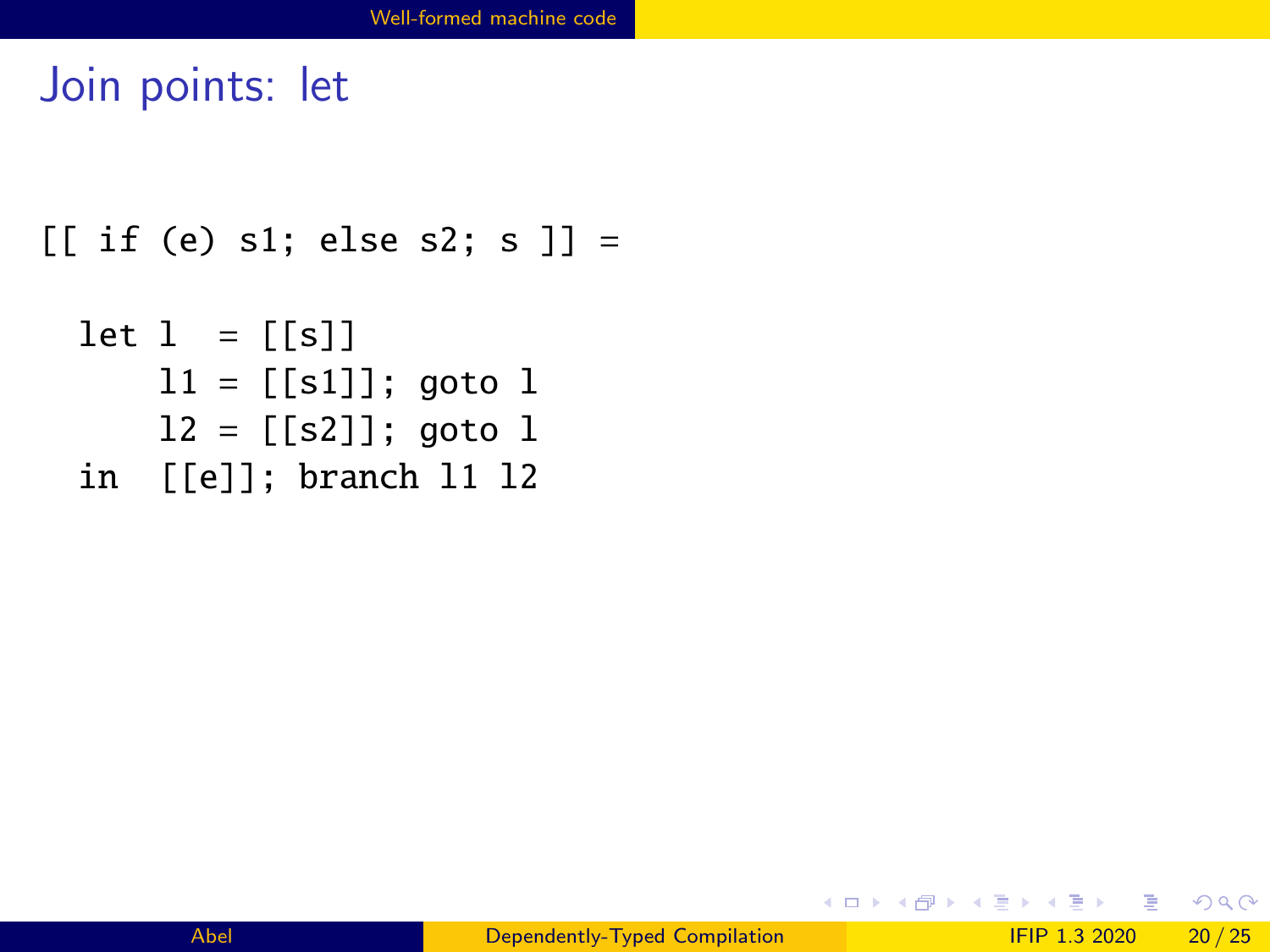Back jumps: fix

```
[[ while (e) s0; s ]] =
 let 12 = [[s]]in fix l.
       let 11 = [[s0]]; goto 1in [[e]]; branch l1 l2
```
K □ ▶ K @ ▶ K 로 ▶ K 로 ▶ \_ 로 \_ K 9 Q @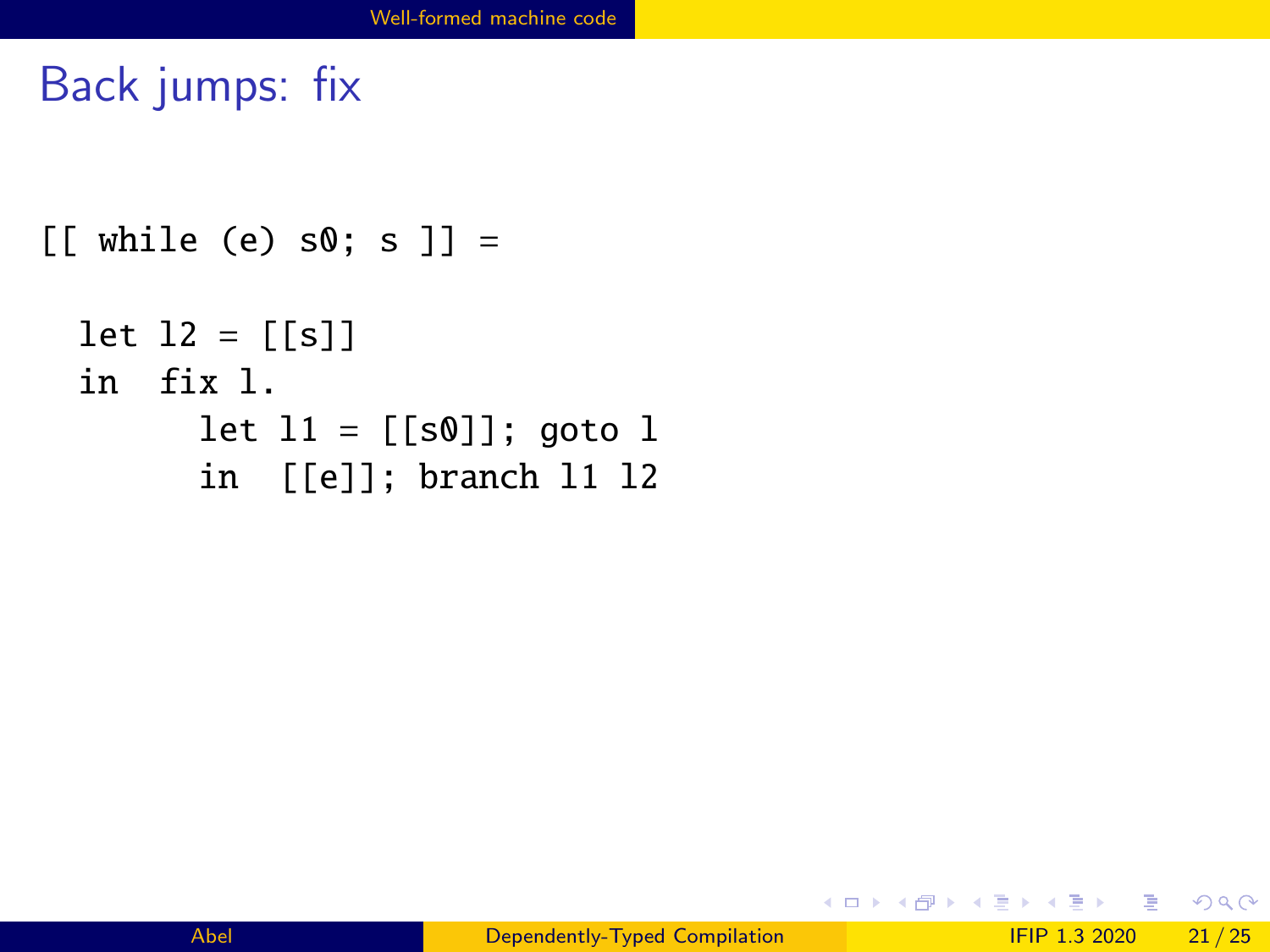## Flowchart (control flow graph)

- $\bullet$  FC<sub>r</sub>  $\Xi$   $\Lambda$  control flow graph
	- $\bullet$  r return type of method
	- $\bullet$   $\equiv$  machine state on entry
	- A typed jump targets
- **Constructors:**

| exec                                                                                                             | : $(i : Sl_{\Gamma} \Phi \Phi')$               | $(fc:FC_r(\Gamma,\Phi')\Lambda)$                                                                                                                  | $\rightarrow$ FC <sub>r</sub> ( $\Gamma$ , $\Phi$ )       | $\Lambda$ |
|------------------------------------------------------------------------------------------------------------------|------------------------------------------------|---------------------------------------------------------------------------------------------------------------------------------------------------|-----------------------------------------------------------|-----------|
| decl                                                                                                             |                                                | : $(t : Ty)$ $(fc : FC_r(\Gamma.t, \varepsilon) \Lambda)$                                                                                         | $\rightarrow$ FC <sub>r</sub> ( $\Gamma, \varepsilon$ )   | Λ         |
|                                                                                                                  | return : $(e: Exp, \Gamma)$                    |                                                                                                                                                   | $\rightarrow$ FC <sub>r</sub> ( $\Gamma, \varepsilon$ ) A |           |
|                                                                                                                  | goto : $(\ell : \mathsf{Label} \equiv \Gamma)$ |                                                                                                                                                   | $\rightarrow$ FC <sub>r</sub> $\Xi$<br>$\Lambda$          |           |
|                                                                                                                  |                                                | branch: $(o: \mathsf{CmpOp}\,t)$ $(\mathsf{fc}\,\mathsf{fc}' : \mathsf{FC}_r(\Gamma, \Phi) \Lambda) \to \mathsf{FC}_r(\Gamma, \Phi.t. t) \Lambda$ |                                                           |           |
| let the set of the set of the set of the set of the set of the set of the set of the set of the set of the set o |                                                | : $f c'$ : FC, $\Xi'$ A) $f c$ : FC, $\Xi$ (A. $\Xi'$ ))                                                                                          | $\rightarrow$ FC <sub>r</sub> $\equiv$                    | $\Lambda$ |
| fix                                                                                                              |                                                | $f_{\mathcal{C}}$ : $F C_r \equiv (\Lambda, \Xi)$                                                                                                 | $\rightarrow$ FC <sub>r</sub> $\Xi$<br>$\Lambda$          |           |

 $QQ$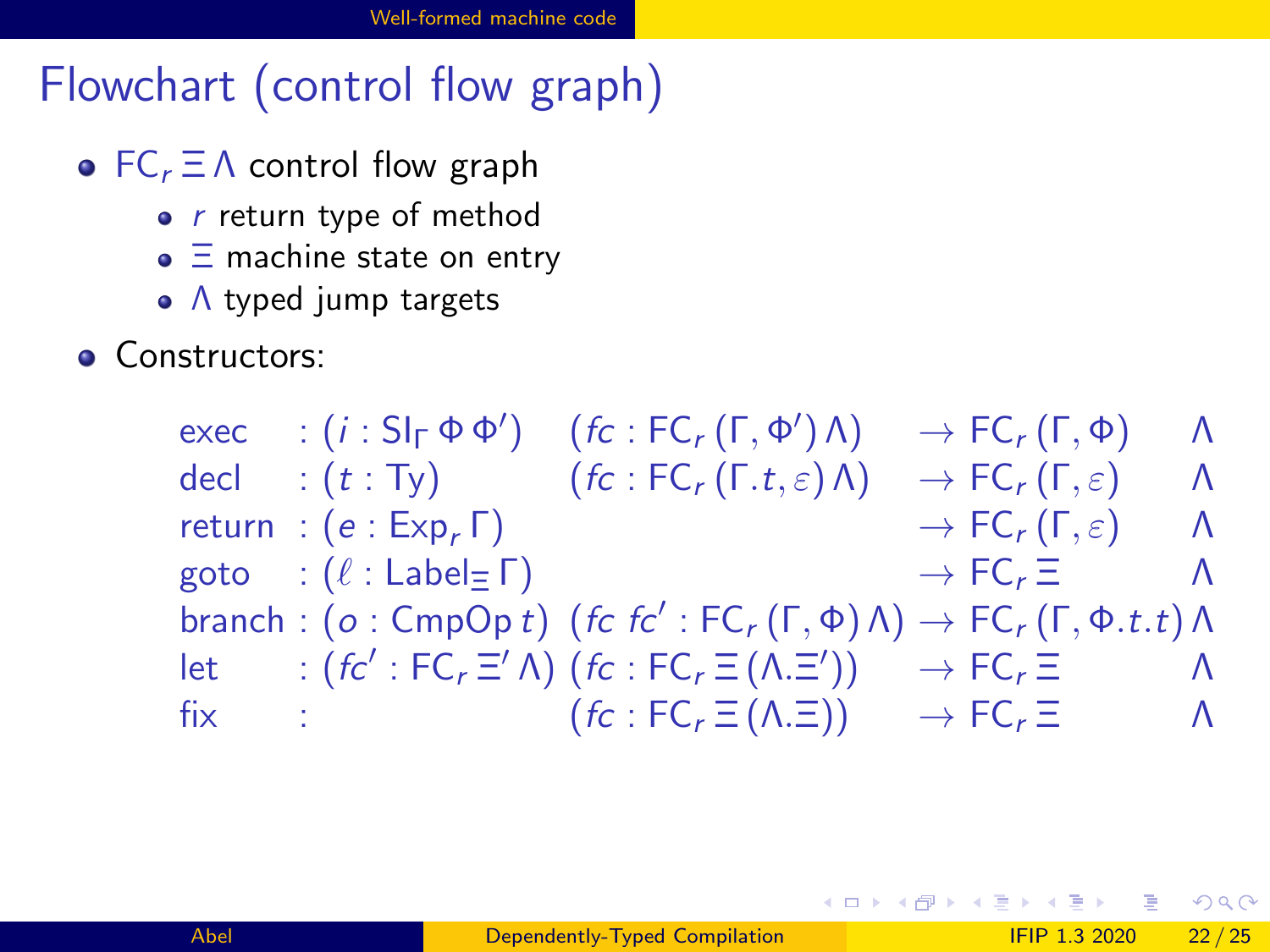#### <span id="page-22-0"></span>Back end

- Code generation: translation from well-typed syntax to flow chart using continuations.
- **EXECUTE:** Linearization: from flowcharts to basic blocks.
- Printing: from basic blocks to Jasmin symbolic JVM.

4 0 F

- ∢ 舟 ▶ → ∃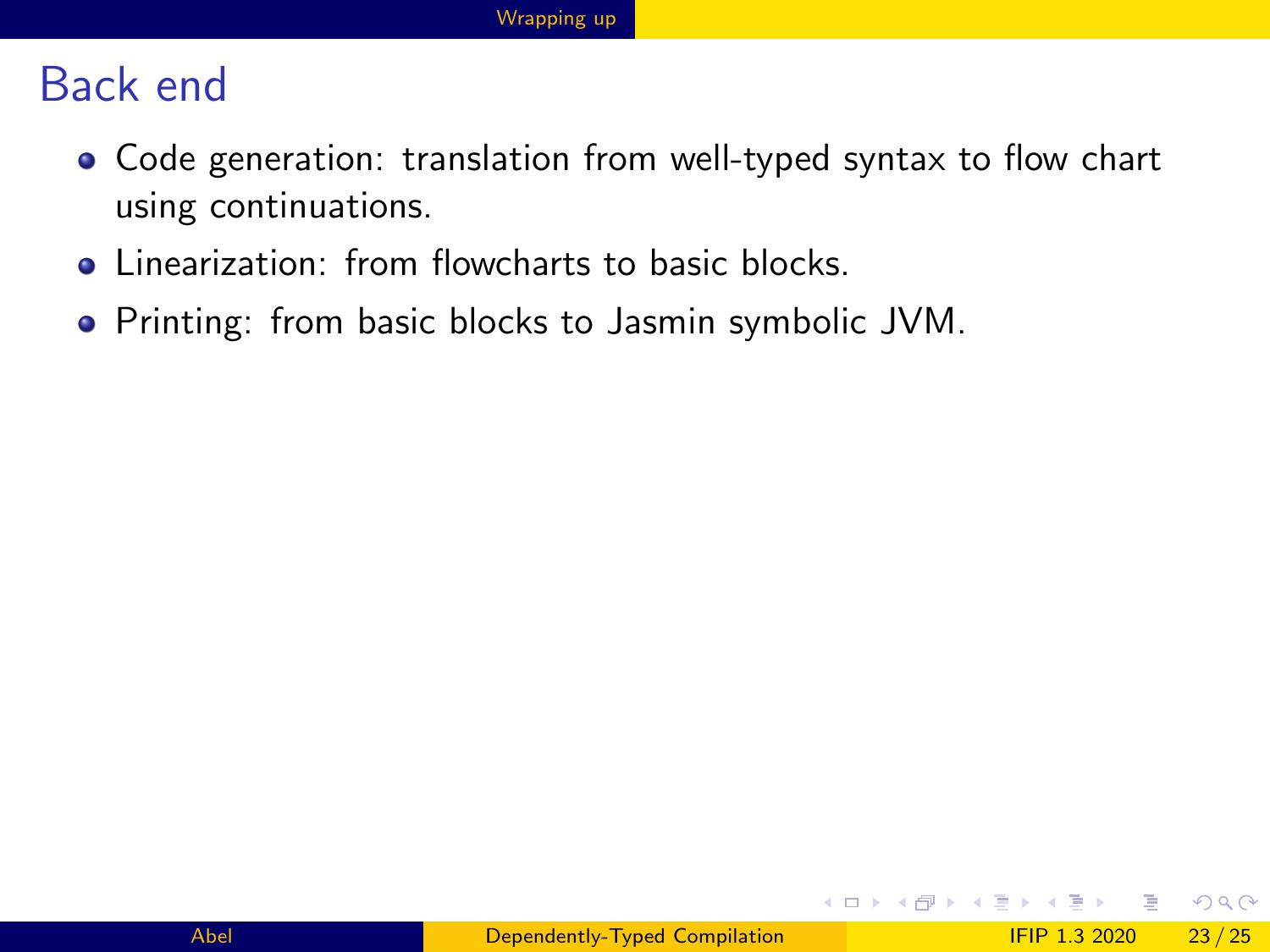#### **Evaluation**

- When it type-checks, it works.
- Had only 3 bugs in compiler on first run!
- Agda programming requires hard thinking ahead.
- Little proof effort.
- Too hard for average beginning master student.
- Full verification in progress:
	- Needs reasoning in sublist-category.
	- Contributed categorical constructions (e.g. weak pushout) to Agda standard library.